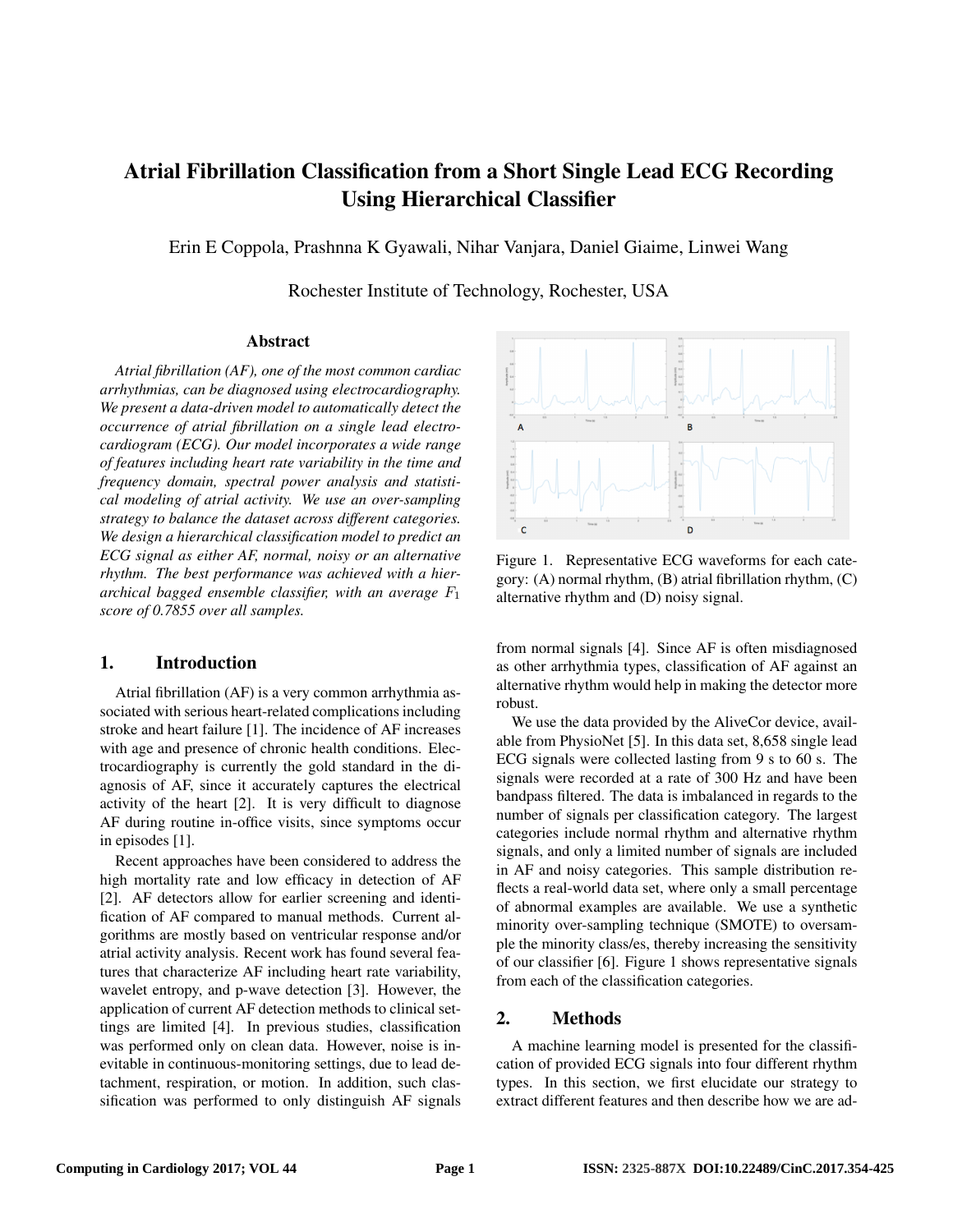dressing the issue of class imbalance. Finally, a description of the proposed model is presented to classify extracted features into four different classes.

## 2.1. Feature Extraction

A set of numeric features are extracted from the raw ECG signals. We broadly categorize feature extraction into three main feature subsets: ventricular response, atrial activity, and raw ECG signal features. 17 ventricular response features are selected based on time and frequency domain analysis of RR-intervals. 4 atrial activity features are selected based on the p-wave morphological analysis. Raw ECG signals are then processed into 7 features. Additional statistical features (maximum, minimum, mean, variance) are also included. In total, 60 features are extracted from the ECG signal.

#### 2.1.1. Ventricular response features

We extract ventricular response features to address the irregular nature of atrial fibrillation rhythm. These are extracted from the timing of heartbeats (RR-intervals) in ECG signal. Extracted time-domain features for characterizing ventricular responses:

- Average of all heartbeats (RR-intervals)
- Ratio of heartbeats considered normal
- Standard deviation of all heartbeats
- RMS difference between heartbeat intervals
- Ratio of heartbeat intervals differing by  $> 50$  ms
- Maximum heartbeat length
- Minimum heartbeat length
- Average peak of heartbeat peaks
- Standard deviation of all heartbeat peaks

Extracted frequency-domain features characterizing ventricular responses:

- Total spectral power, up to 0.04 Hz
- Total spectral power, 0 to 0.003 Hz
- Total spectral power, 0.003 to 0.04 Hz
- Total spectral power, 0.04 to 0.15 Hz
- Total spectral power, 0.15 to 0.40 Hz
- Ratio of high to low frequency power
- Average spectral power of RR-intervals

Besides these features, we also incorporate multiscale entropy analysis of RR-intervals to account for signal complexity.

# 2.1.2. Atrial activity features

As atrial fibrillation is characterized by the lack of visible p-waves [7], we extract atrial activity features from the morphology of p-waves. Statistical modeling of p-wave features is used to quantify morphological features and detect p-wave absence in atrial fibrillation. The p-waves are



Figure 2. ECG sample distribution plot, showing the number of ECG samples present in the data subset of each class.

segmented into six pieces and the mean amplitude is calculated. Statistical features calculated from the extracted p-wave amplitudes are:

- Variance of p-wave segment means
- Skewness of p-wave segment means
- Kurtosis of p-wave segment means
- Average of p-wave peaks

# 2.1.3. Other ECG features

We extract different features relating to power spectrum from the signal amplitude as the ECG signal features.

- Average spectral power from signal
- Variance of spectral power from signal
- Average spectral power from signal
- Variance of spectral power from signal

We also calculate root mean square fluctuation for the integrated and detrended time series. This reveals the longrange correlations in the raw ECG time series. Finally, fast Fourier transform is also calculated from the raw signal.

- Root mean square fluctuation of time series
- Average total power of time series
- Variance of total power of time series

# 2.2. Class imbalance

Building machine learning models using skewed datasets is a challenging task. In the current task of AF classification, the class imbalance prevalent in our dataset can be visually seen in Fig 2. Different techniques [8], [6], have been proposed to address the issue of class imbalance where most of them are by re-sampling the dataset to offset the imbalance. Depending upon the task in hand, majority class(es) are down-sampled or minority class(es) are up-sampled. Each of these techniques has their own merits and demerits, but one striking disadvantage might be the loss of information when down-sampling a dataset. As such we are using SMOTE (Synthetic Minority Oversampling Technique) [6] for increasing the sample size of the minority classes. By generating such samples, the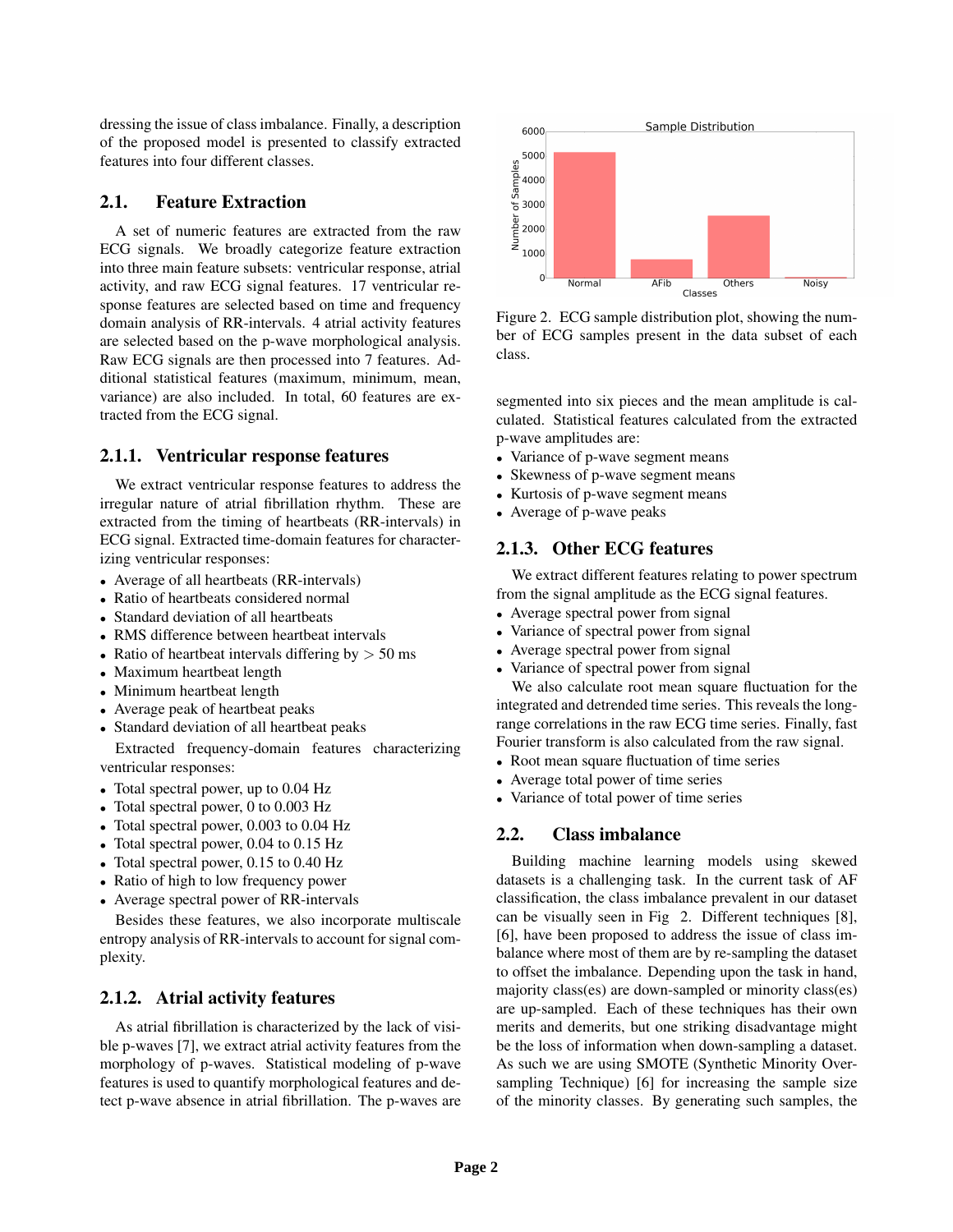

Figure 3. Illustrative diagram of the proposed hierarchical architecture. Binary classification is performed at each hierarchy stage.

learner or classifiers is able to broaden its decision regions for the minority class.

We apply SMOTE by making the pairs involving each minority class with majority class. Let  $X_i$  represents the sample from class  $c_i$ . If  $c_k$  represents the majority class then pairs like  $(X_k, X_i)$  such that  $k \neq i$  are formed and SMOTE is applied on each pair. At the end of this process, each of the minority classes will have a same number of samples as the majority class  $c_k$ .

# 2.3. Hierarchical classification

Hierarchical classification is relevant when some classes of similar objects are related to one another compared to other classes. Classification between one class and the remaining classes is performed in each hierarchy and after each stage, the lone class is dropped as shown in Fig3. As such, each classifier is responsible for binary classification. In this setup, we need to train  $k - 1$  different models for classifying the k number of classes.

Three models are trained independently for our extracted feature data set. A hierarchical model is a stack of these independently trained classifiers, as shown in Fig 3. At each stage, the classifier divides the data into two parts. Let  $X_n^i$ , represents data where n is the number of samples and  $i$  is the set of classes present in X.  $M_k$  represents the model used at the  $k^{th}$  stage of the hierarchy. When  $X_n^i$  is the input for the  $k^{th}$  stage of the hierarchical model, the data is divided into two parts by model  $M_k$ :  $X_{n_1}^p$  and  $X_{n_2}^q$ . Here,  $n_1 + n_2 = n$  and  $p + q = i$ . Also, p contains only one of the classes present in set  $i$  whereas  $q$  contains all of the remaining classes at that hierarchy stage. After extensive experiments with various classifiers, we achieved the best results with AdaBoost, Bagging and Robust Boost respectively in each of the three hierarchy

AdaBoost: AdaBoost [9] is a classification technique

which uses a combination of weak classifiers to create a robust classifier. AdaBoost is much more resistant to over fitting than other simple classifiers, making it one of the ideal choices for classification. AdaBoost works by initially assigning every sample the same weight. A base classifier then classifies the samples and assigns the higher weight to misclassified samples. Finally, a new base learner is used to classify the samples with new weights and the process continues until a high accuracy is achieved or until the model's performance saturates.

Bagging: Bagging, also known as Bootstrap Aggregation [10], is a technique for generating multiple versions of the classifier model and uses a majority vote to classify samples. It also helps in reducing errors generated by fluctuations in the training samples. Given a dataset with  $n$ samples, bagging samples  $m$  new datasets having  $n'$  samples. For each new dataset, a model is generated. Finally, the  $m$  models are aggregated by taking the majority vote.

Robust Boost: Robust boost [11] is able handle data consisting of noisy labels better than other boosting algorithms (i.e. AdaBoost). The objective of Robust boost is to minimize the margin based cost function. Robust boost is much less sensitive to noise when compared to other boosting algorithms.

## 3. Experiments

Signal analysis and feature extraction is performed using the WFDB Software Package applications [12]. First, the QRS complexes within the electrocardiographic signals are annotated using the *gqrs* application. P-waves are annotated using the *ecgpuwave* application. Heart rate variability analysis is performed using the HRV Toolkit. Multiscale entropy analysis is performed using the *mse* and *sampen* applications. The spectral analysis utilized the DFA software [13] for detrended fluctuation analysis and the *fft* application for fast Fourier transformation. QRS waveform boundary recognition is performed using *ecgpuwave* to find the onset and offset of p-waves in each signal. Power spectrum analysis is carried out using the *lomb* and *memse* of WFDB applications. SMOTE, used to address class imbalance, was performed using a Pythonbased library, *imbalanced-learn* [14]. Finally, the proposed hierarchical model was designed using MATLAB.

We trained various hierarchical models using different combinations of classifiers throughout the hierarchy. The best hierarchical model is chosen based on  $F_1$  score performance. The hierarchical model is also compared against the four-class classification model (*flat classification*). Since binary classification is performed at each hierarchical stage, the classifiers that performed best could not be directly applied to perform multi-class classification.